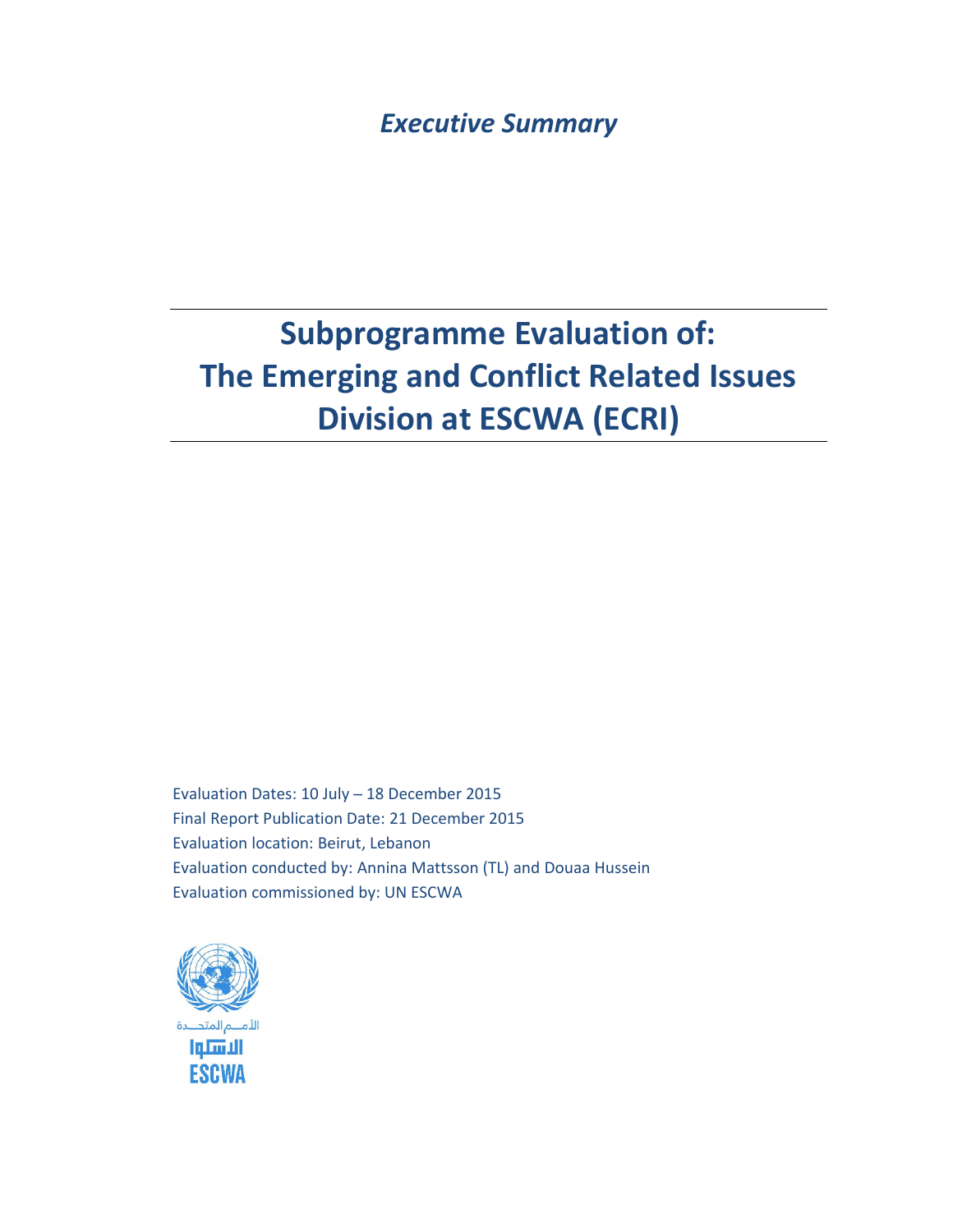## Executive Summary

This is the final report of the sub-programme evaluation of the Economic and Social Commission for Western Asia (ESCWA) Emerging and Conflict Related Issues Division (ECRI) commissioned by ESCWA. The evaluation covers the work of the Strategic Frameworks 2012-2013 & 2014-2015. The evaluation takes place in compliance with ESCWA's Evaluation Policy, and as such has an accountability element. However, the primary purpose of this evaluation is lesson learning in order to help identify the strengths of ECRI and what has worked well and why, and where the main challenges have occurred. The evaluation focuses on ECRI's substantive work and organizational structure, and has a forward-looking dimension to it.

The findings are based on an in-depth document study (see Annex 3 for complete list), key informant interviews over the phone (with over 25 respondents) and four evaluation visits to Beirut for face-to-face meetings with relevant project stakeholders (see Annex 2 for complete list). Methods of analysis include Theory of Change<sup>1</sup>, contribution analysis and the use of evaluation questions (complete table in Annex IV). Based on the objectives of the evaluations, as stated by the Terms of Reference (Annex I), three key OECD-DAC evaluation criteria were chosen to structure the analysis. These are Relevance, Effectiveness and Impact.

The key findings were presented to the ECRI team in Beirut on 10 December 2015 and a workshop was held to jointly reflect on recommendations. The report has incorporated comments by both ECRI and the Strategy, Evaluation and Partnership Section (StEPS) team. This final evaluation report has been assessed by an external evaluation expert using sections 4.4, 5 and 6 of the ALNAP Quality Proforma which can be found in the following link http://www.alnap.org/node/5685.aspx

## Findings

 

The report finds that the timeframe of reflection is too short to try to assess the impact of ECRI's work on mitigating the impact of conflict and its spillover effects on people and development in the ESCWA region (as per ECRI's overall Objective for 2012-2015). It is also not possible to assess the extent to which the cumulative effect of the outputs produced by ECRI have contributed to the programme objectives, and what factors have allowed this to happen or prevented it from happening, as the programme

 $1$  A Theory of Change is a specific and measurable description of any initiative aiming to create behavioral change that forms the basis for strategic planning, on-going decision-making and evaluation. Using a Theory of Change approach for evaluation involves testing the assumptions inherent between each step of the theory of change and assessing how likely it is that one step will lead to another. This contribution analysis helps to confirm or revise the theory of change and will provide evidence and a line of reasoning from which a plausible conclusion can be drawn that, within some level of confidence, the project has made an important contribution to the documented results. (http://www.theoryofchange.org/what-is-theory-of-change/)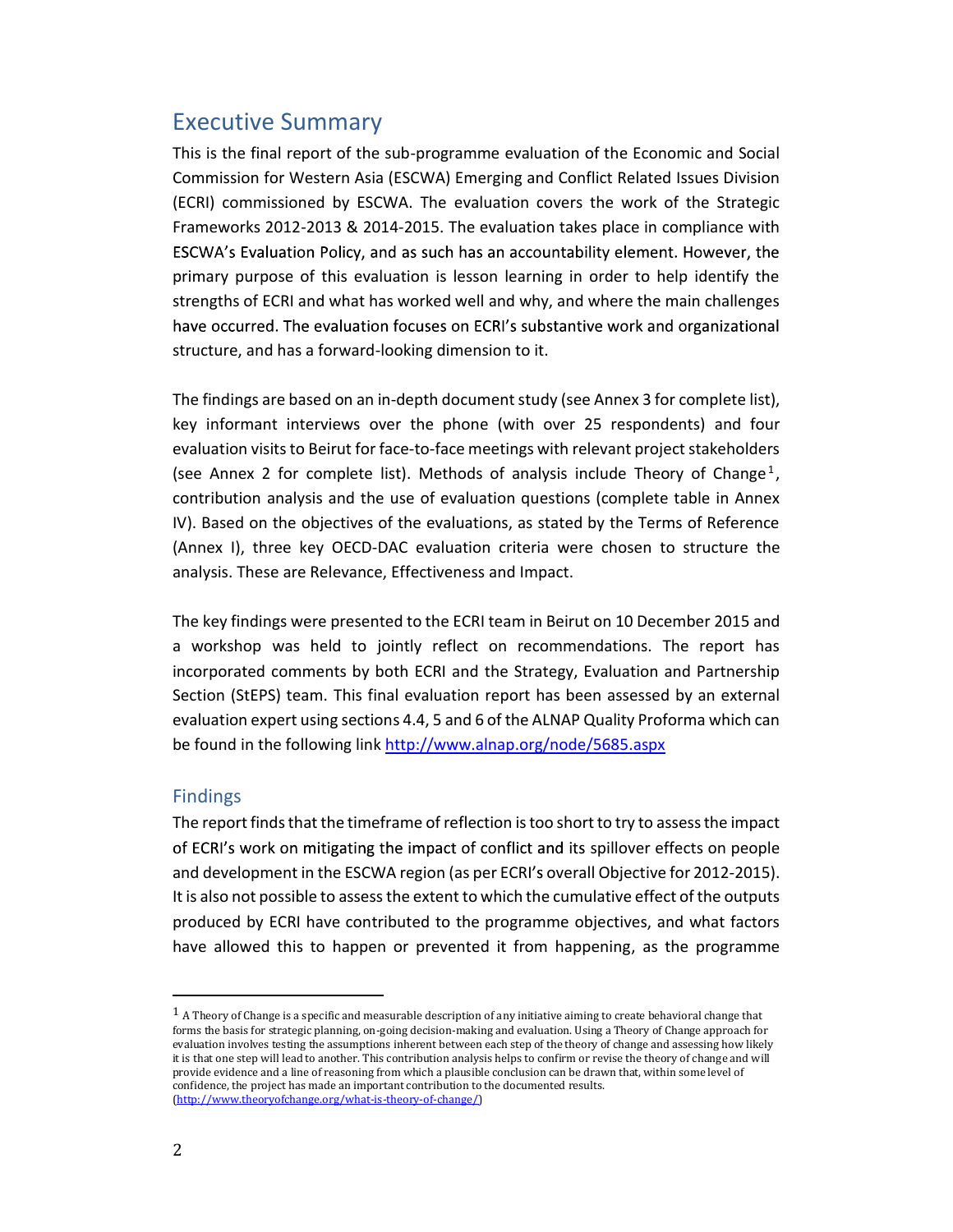objectives are simply too high level and in many cases beyond the sphere of influence of ECRI.

Nevertheless, a number of key findings and lessons learnt were identified. These are as follows:

- ❖ ECRI is able to bring the right people around the table through the convening power of ESCWA, and also because of the excellent technical reputation and personal networks of ECRI staff;
- ECRI is ideally placed to ensure the relevance and conflict sensitivity of the outputs of the other ESCWA Divisions, given the high calibre staff it has, and the niche area of expertise of the Division, which is highly relevant to the current regional context;
- $\cdot$  Knowledge generation outputs are of high quality and appreciated by peers and partner organisations. However, their cumulative effect is not as yet known, and a better internal monitoring framework with more realistic indicators is needed. Additionally, the intended purpose and audience of these knowledge products is not sufficiently targeted;
- $\div$  ECRI's Expert Group Meetings (EGMs) are successful and offer an opportunity to network and exchange ideas for policy makers, academics, members of civil society organizations (CSOs) and UN agencies in the region. However, the outcomes and cumulative effects of these exchanges and encounters, beyond collaboration on future projects, are not systematically captured, which is a disservice to ECRI;
- $\cdot$  The normative agenda and work of ECRI is not clearly focused and  $-$  in order to maximize potential impact  $-$  should be better defined;
- $\div$  ECRI should build further strategic institutional partnerships with both CSOs and key UN agencies. Such partnerships could leverage ECRI's outputs and provide access to a broader audience;
- The technical advisory work carried out by the Regional Advisor in ECRI should be better linked with the regular work programme. One-off trainings are unlikely to have significant longer-term impact, as capacity building is a continuous process that requires both depth and duration in order to be effective. The most concrete impact could be observed in some of the technical advisory services provided, where the engagement has been very specific and continuous. However, these outcomes are not captured in a structured manner, and it is not clear how they contribute in any way to the regular Programme of Work; and
- ❖ Significant contribution to medium- or longer-term outcomes and impact depends as much on the quality of the outputs as it does on the quality of the implementation process. As such the extent and depth of needs assessments, the analysis of added value, strategic partner selection and targeted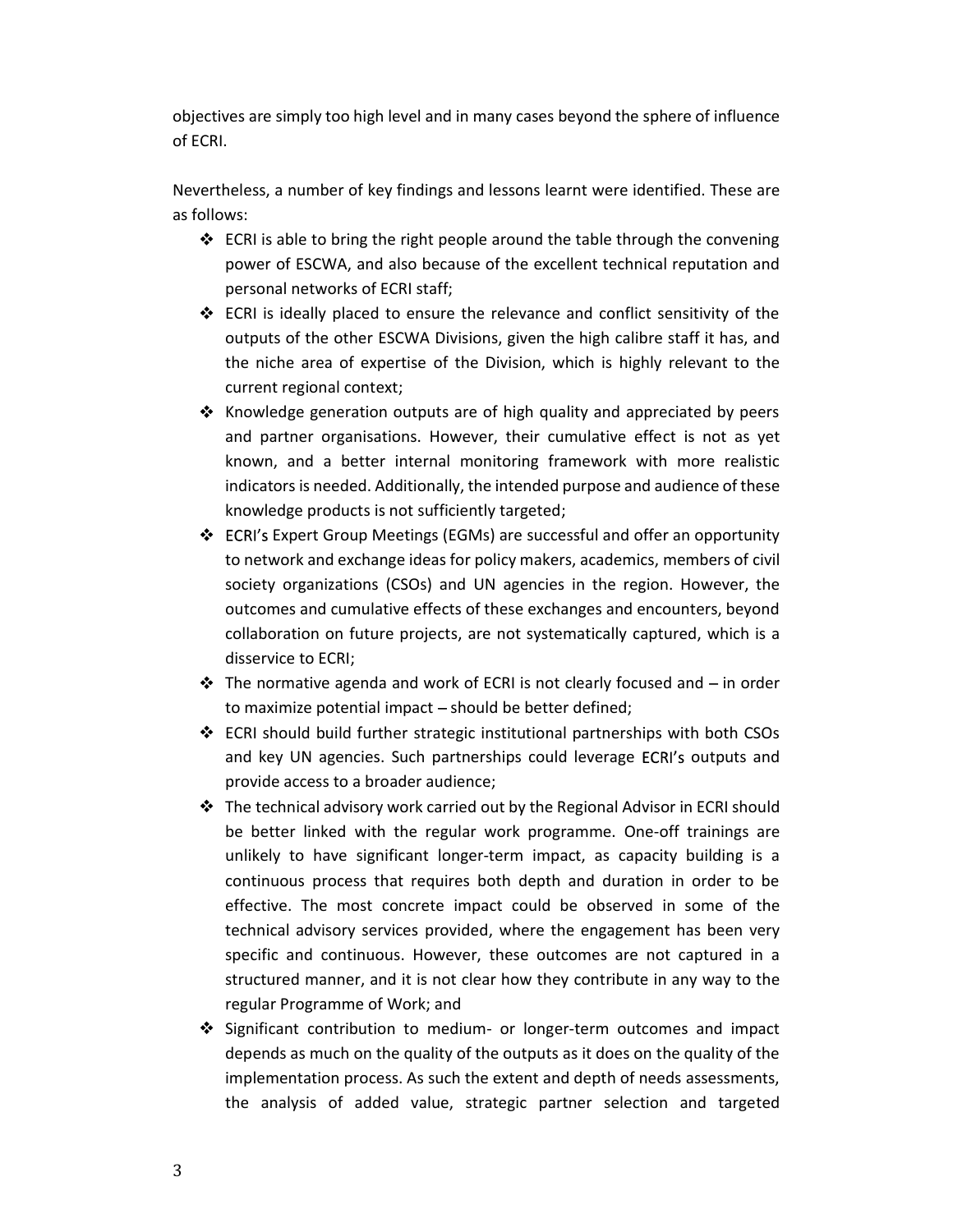dissemination strategies all influence the overall outcome and impact of a specific output.

## Recommendations

Key recommendations to ECRI:

- ECRI should narrow its focus on a specific aspect of governance relevant to the situation in the region right now in order to have more accumulative effects and more strategic impact. Focus on a niche area (e.g. development in conflict settings/crisis; failure of linking relief, reconciliation and development (LRRD); aid-development nexus in conflict settings, taking into account gender dimensions).
- $\cdot$  ECRI should develop a more strategic communications and targeting strategy to ensure that publications are being used and referred to.
- $\div$  ECRI should document the lessons learned from the facilitation work of the Regional Advisor and analyse these further to understand how they could potentially be applied in other dialogue facilitation processes.
- ❖ ECRI should undertake more strategic external engagement and build longterm institutional relationships with partners. This should be preceded by the development of a partner engagement strategy with criteria for different types of partnerships in the region, e.g. broadening of networks, operational, substantive contributions, platform, etc.
- ECRI should carry out a thorough analysis of the potential use, beyond publication, for each specific piece of research, including determining more exactly the audience, dissemination strategy and assessment of potential competition, before embarking on it.
- ECRI must decide on its exact role and where its added value lies this will help define the balance between outputs and the linkages these have to each other, and as such define what ECRI's Expected Accomplishments should be.

Key recommendations to ESCWA:

- ESCWA should become a better learning organization, documenting both from an accountability perspective and a learning perspective the outcomes and impact of its work. ESCWA should adopt an accountability framework that captures changes as a result of outputs, and ensures clear linkages and complementarities between all activities from normative work to knowledge generation activities to capacity building, and tie this in with the technical advisory services. Monitoring and Evaluation should not be merely compliance driven or linked to financial spending.
- ESCWA identify better its key audiences and review how it wants to communicate with them. Divisions should also be encouraged to develop their own communications strategies directly relevant to each Divisions' key stakeholders. A Social Media strategy and overhaul of the current website is